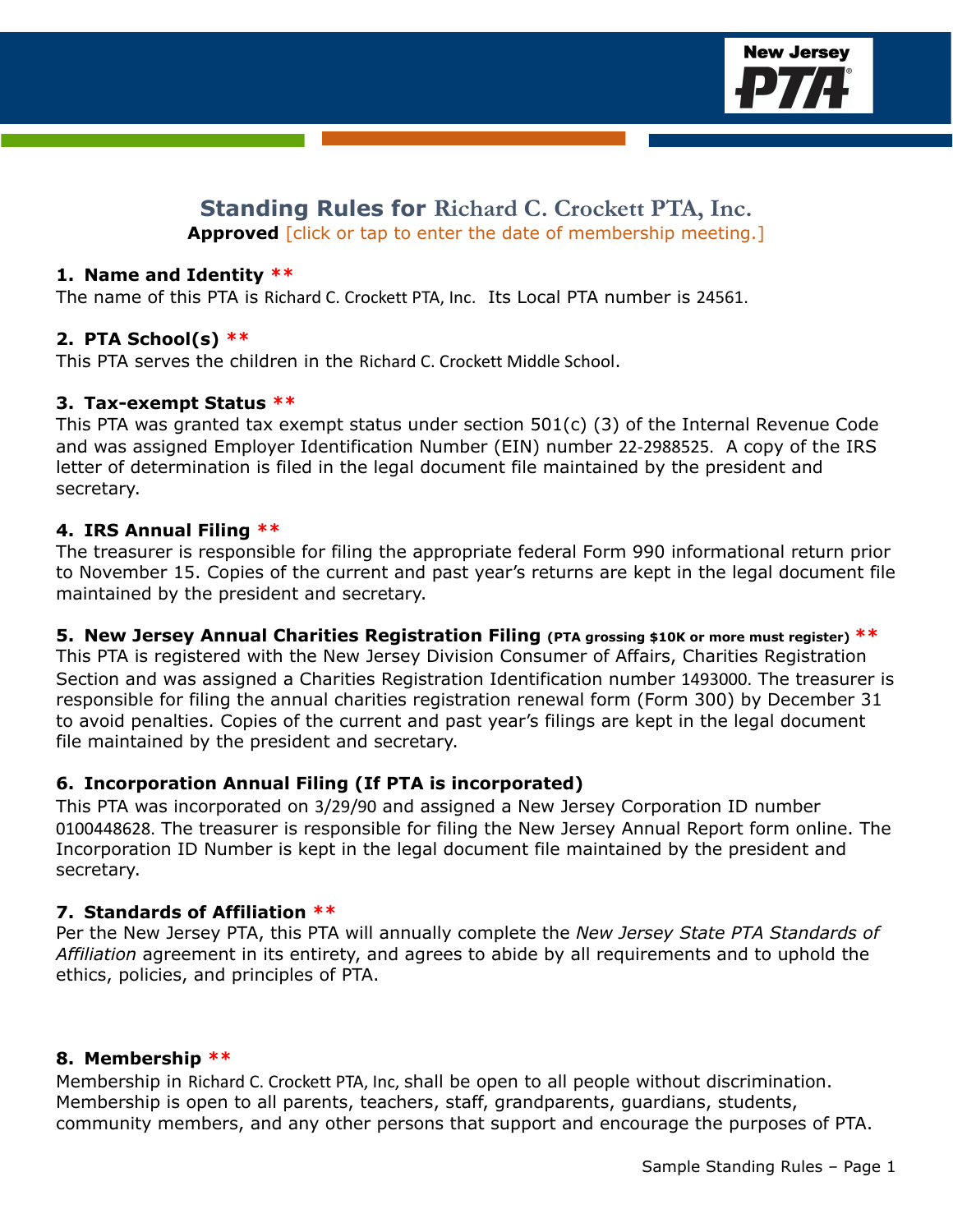

#### **9. Membership Dues \*\***

The dues for Richard C. Crockett PTA, Inc. shall not exceed \$7 per individual adult membership, \$7 per staff membership, and \$7 per student membership. All paid members may make motions, participate in debate, and vote at PTA membership meetings.

### **10. Council Dues (applicable only if this PTA belongs to a council)**

The dues for Mercer County Council of PTAs shall be \$40 as per bylaws of the Mercer County Council of PTAs.

# **11. General Membership Meetings and Quorum \*\***

Adoption of the budget, adoption of standing rules, election of the nominating committee, report of the financial review committee, and election of officers shall take place at a General Membership meeting.

A calendar of membership meetings adequate to accomplish the business of the association shall be determined by the Board of Directors.

Each member will receive notice of the place, date, and time of the meetings not less than five days prior to the date of the meeting. A quorum of at least 12 must be present to conduct business.

## **12. Board of Directors Meetings \*\***

The Board of Directors shall set a calendar of regular board meeting dates and times. Special meetings of the Board of Directors may be called by the president or upon written request of the majority of members of the Board of Directors. Notification of place, date, time, and purpose of the meeting shall be delivered to each member of the Board of Directors at least five days prior to the special meeting. Quorum for board meetings is a majority of the sitting board.

The right to make motions, participate in debate, and vote at PTA Board of Directors' meetings shall be limited to members of the Board of Directors.

### **13. Elected officers and standards of affiliation \*\***

The elected officers of this PTA shall be: a president, two (2) vice presidents, a recording secretary, a corresponding secretary, and a treasurer. Officers shall be elected at a General Membership meeting, in the month of May.

A term of office shall be two (2) years or until a successor is elected.

This PTA will review the NJPTA Standards of Affiliation yearly. The president is responsible for filing required documentation.

### **14. Officer Duties \*\***

The specific duties that the officers are responsible for:

• President - The President will preside at all meetings of this PTA and coordinate the work of the Officers and Committees of this Local PTA to promote the purposes.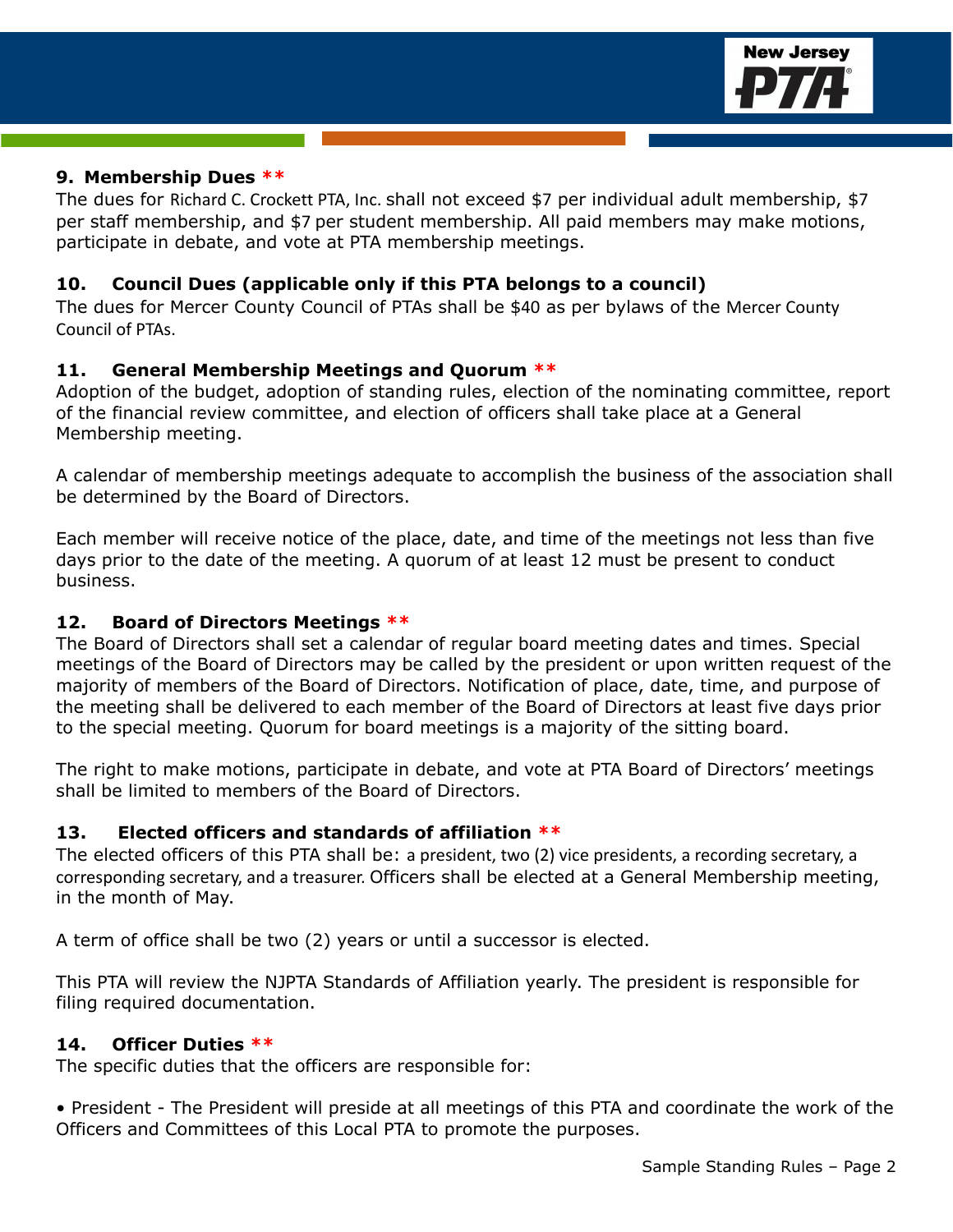

• Vice President (s) - The Vice President(s) will act as an aide to the President and will, in their designated order, perform the duties of the President in the President's absence or inability to serve.

• Recording/Corresponding Secretary - If there is but one secretary, the secretary will perform both secretaries' duties. The Recording Secretary will record the minutes of all PTA meetings and the Board of Directors, have a copy of the official bylaws, a current membership list available at every meeting, and perform such other duties delegated to him/her. The Corresponding Secretary will conduct the association's general correspondence directed by the President, Board of Directors, or this Local PTA.

• Treasurer – The Treasurer will:

A. Retain custody of all funds of this Local PTA; keep an accurate record of receipts and expenditures; pay all debts of this Local PTA following the approved budget as authorized by this Local PTA.

B. Present a financial statement of accounts (Treasurer's Report) at every Board of Directors and General Membership meeting of this Local PTA and at other times when requested by the Board of Directors.

C. Will make disbursements as authorized by the President, Board of Directors, or this Local PTA in accordance with the budget adopted by this Local PTA. Checks and vouchers shall be signed by the president and treasurer. In an emergency a third signator from the board will be permitted to sign.

D. Keep the record of the National and State portions of the membership dues separate from the record of the general funds of the local association. The treasurer shall send the annual National and State dues of each individual member of this Local PTAS to the State branch on or before the dates required.

E. The Treasurer's accounts will be reviewed annually or upon change of Officers. The Financial Review Committee of no less than three (3) members will do this review.

### **15. Board of Directors \*\***

The Board of Directors of this PTA shall consist of the elected officers and the chairmen of the following standing committees: Fundraising, membership

#### **16. Training Requirements \*\***

This PTA will ensure that each officer attends a minimum of one NJPTA-approved training during the fiscal year.

### **17. Committees \*\***

The Board of Directors shall establish committees. Committee Chairs shall be appointed by the members of the Board of Directors at the time of appointment for a term of one year. Since no other chairs have been appointed – the Board of Directors will only consist of the elected officers. All Committee Chairs must be current members of this PTA. A committee chair may be removed from their position by a vote of the Board of Directors.

#### **18. Budget and Monthly Financial Reports \*\***

This PTA shall approve an annual operating budget in the Fall of each year. The General Membership has the authority to reallocate funds budgeted for one purpose to another purpose. The treasurer will submit a monthly financial report to the Board of Directors.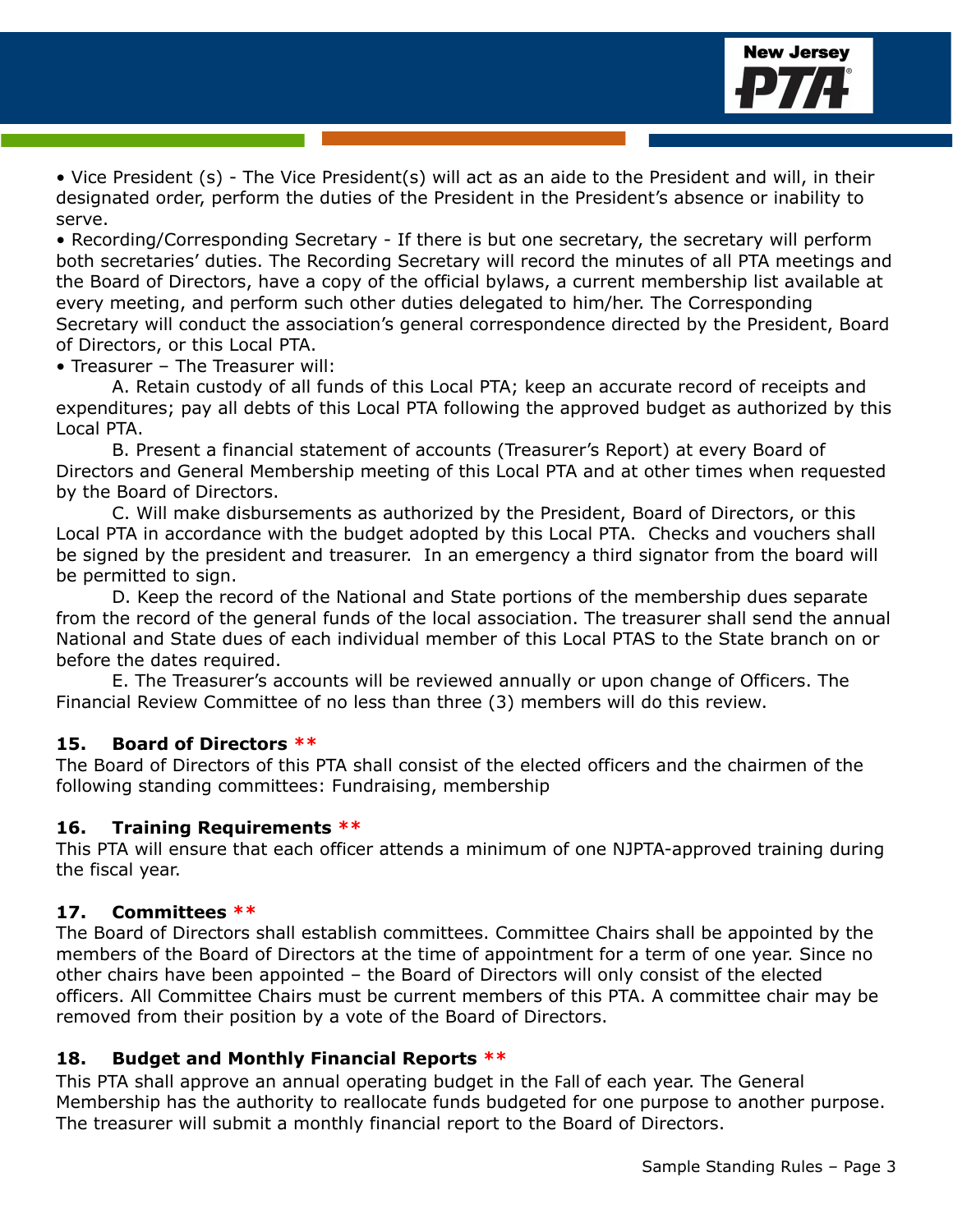

### **19. Financial Review \*\***

The PTA is required to conduct a financial review of its books at the close of the fiscal year. (June 30). A financial review committee with a minimum of three members appointed by the president and approval of the Board of Directors will perform the financial review. The report of the committee will be presented at the regularly scheduled membership meeting immediately following the review.

Members of this committee shall not include the president, the treasurer, any person authorized to sign on the PTA bank accounts for the period that is being reviewed, any individuals related by marriage or blood to the authorized signers, or any individuals living in the households of the authorized signers.

### **20. Bank Account \*\***

This PTA shall establish one or more accounts in financial institutions as determined by the Board of Directors. Any such account shall require the signatures of officers as prescribed in the PTA Bylaws.

### **21. Independent Review of Bank Statements \*\***

The PTA's monthly bank account statements shall be provided to a member appointed by the Board of Directors. This member will be appointed by the board at the beginning of the fiscal year. This member is responsible for reviewing the accounts and shall not be a signer on the accounts. The reviewer shall promptly report to the Board of Directors any concerns or discrepancies identified in the review. If no concerns or discrepancies are seen, the reviewer shall initial and date the account statements and provide them to the treasurer.

### **22. Bank Account Signers \*\***

The President and Treasurer will be the authorized signers of all bank accounts unless there are extenuating circumstances. In such circumstances, the Board of Directors shall determine which other officer shall have signing authority.

There must be a third signer in addition to the President and Treasurer. The Board of Directors shall also determine who the third officer on the bank accounts will be. The signers of all bank accounts of this PTA shall be: President, Treasurer, Vice President

No signers shall be related by marriage, law, or blood, and/or living in the same household.

### **23. Payments and Reimbursements \*\***

All payment and reimbursement requests shall include an invoice or a receipt and should be submitted to the treasurer within 30 of expenditure.

Any requests for reimbursement not submitted prior to the date determined by the treasurer prior to the end of the school year, will be considered a donation to the general fund of this PTA.

No authorized signer will sign a check to themself. Two authorized signers must sign all PTA checks.